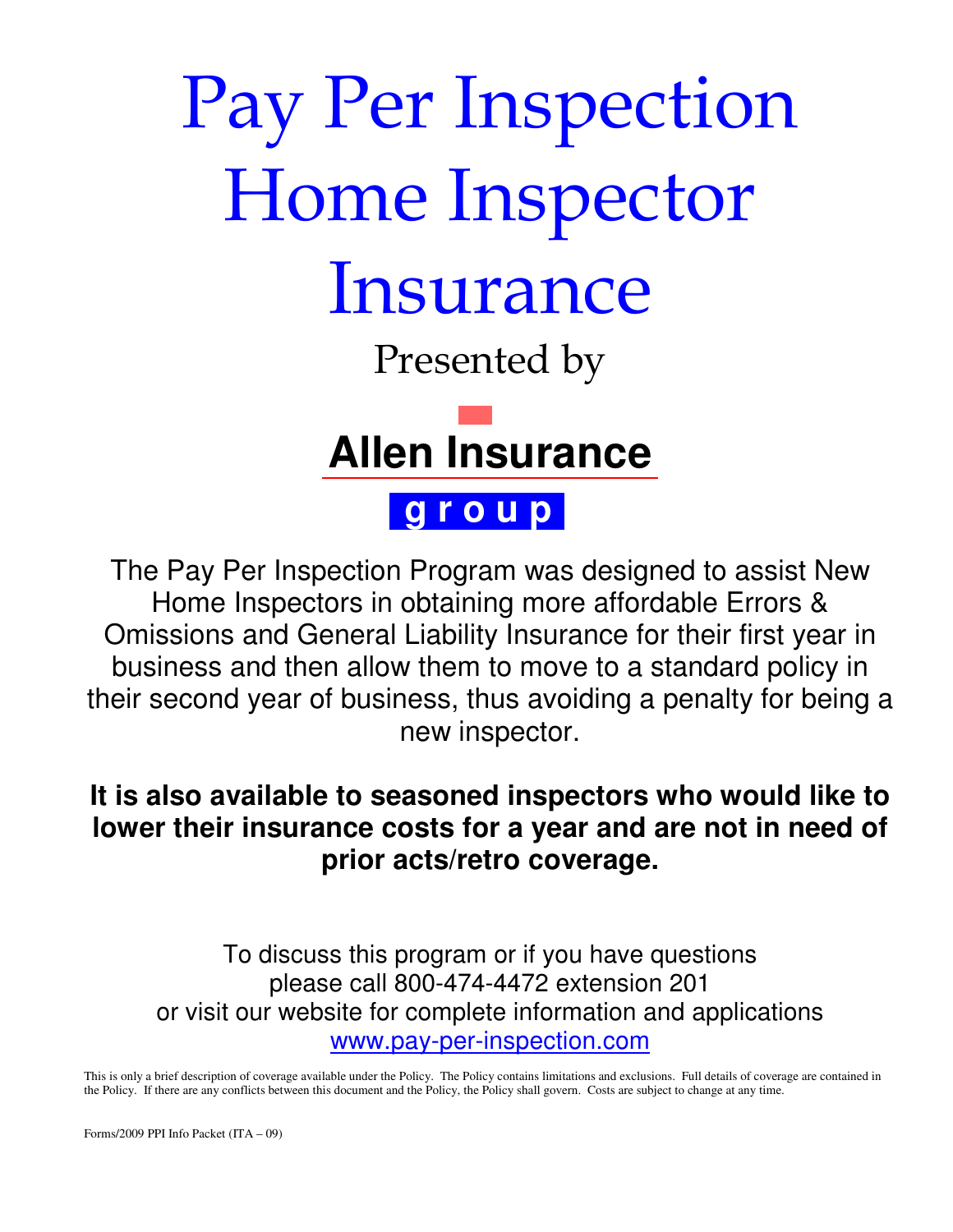## **The Program**

#### **Initial enrollment includes General Liability and 10 Insured Inspections**

You may apply and pay for coverage and then activate coverage at a later date – up to 45 days. This gives you a chance to start your marketing and create relationships before actually activating the insurance.

There are two coverage packages available: Gold and Platinum. The "Gold" package includes coverage for Home Inspections and Radon Testing. The "Platinum" package adds coverage for Termite (WDO/WDI) inspections.

#### **Program Requirements (Call for seasoned inspector requirements)**

- 1. You must be a graduate of an approved training provider.
- 2. You must use an approved inspection agreement
- 3. You must use an approved reporting system.
- 4. You must be a member or candidate of an approved Home Inspector Association.
- 5. You must forward a copy of the signed inspection agreement to the Allen Insurance Group within 7 (seven) days of the inspection. You must also keep a copy for your records. Please remember that NO coverage is provided by the policy if you do not have an inspection agreement signed by your client which has been forwarded to us.
- 6. No coverage is offered for inspections performed in Alaska, Alabama, Mississippi or West Virginia.
- 7. The policy is written on a claims made basis. It is not renewable nor will any extended reporting be available. All Insured Inspections must be performed during your policy period.
- 8. Coverage The policy shall indemnify you for any claim which is first made against you during your policy period (so stated on your certificate of insurance). The claim must arise out of an inspection or act performed during your coverage period and subsequent to the retroactive date (so stated on your certificate of insurance) and before the end of your policy period
- 9. You will be sent an application to move to one of our other policies 45 days in advance of the expiration of your policy period. If you purchase a new annual policy from Allen Insurance Group the policy will cover previous inspections performed under the "Pay Per Inspection Program".
- 10. All costs associated with the program are not refundable.
- 11. The program is not available to multi inspector firms.

#### **AVAILABILITY**

The program is available in all states except: AK, AL, AR, DC, LA, MS,NH, NJ, OK, TN, WV and WY.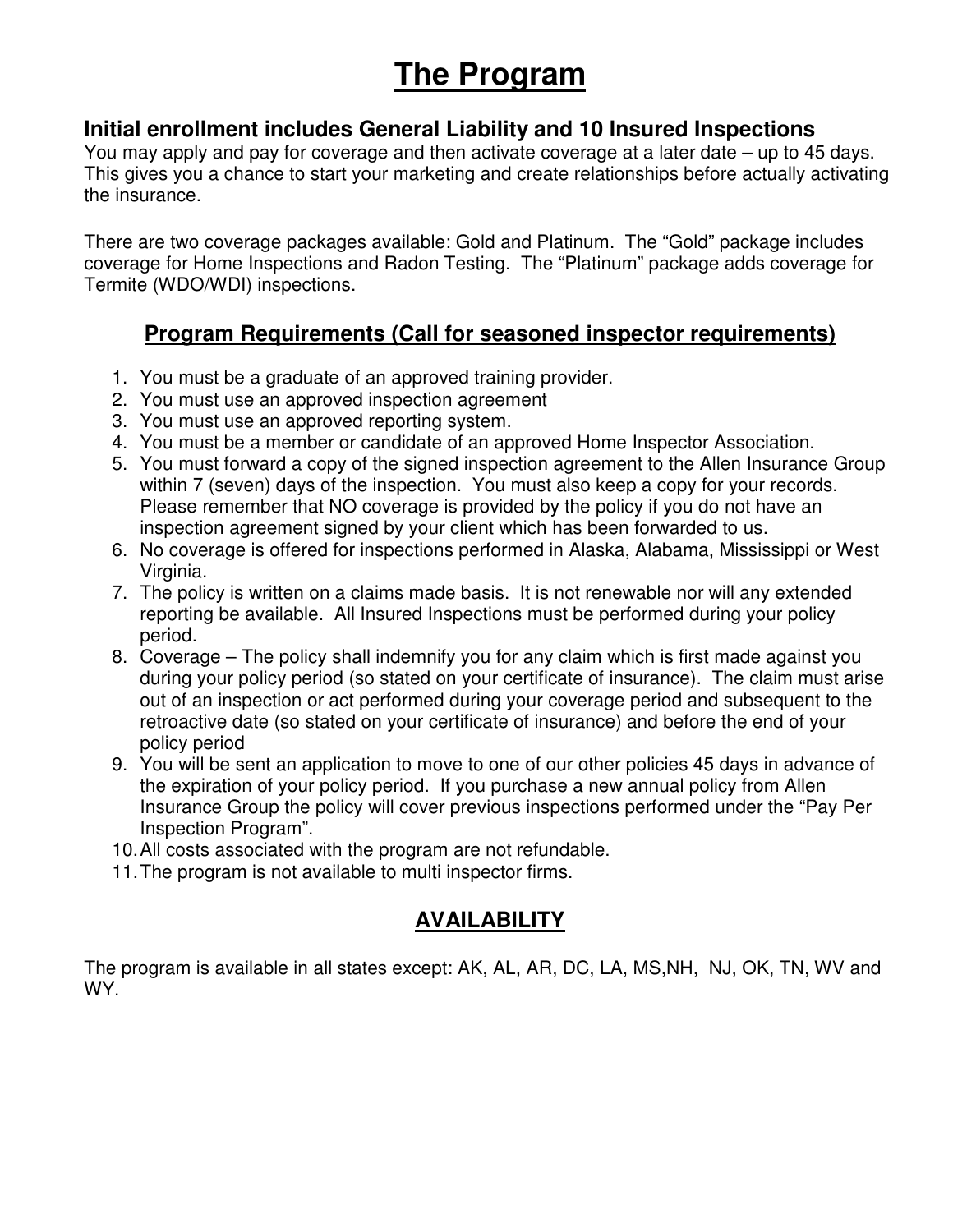# ALLEN INSURANCE GROUP PAY PER INSPECTION PROGRAM **CLAIMS MADE POLICY POLICY**

### **Insurance Limits Available**

\$125,000 each claim/\$250,000 all claims during your coverage period \$250,000 each claim/\$500,000 all claims during your coverage period

The limits are the same for both Errors & Omissions and General Liability

### **Coverage**

Gold Program – Home Inspection and Radon Testing<br>Platinum Program – Home Inspection, Radon Testing and – Home Inspection, Radon Testing and Termite **Inspections** 

#### **Standard Features**:

"A" Rated Insurance Company Coverage for your Corporation is Included (Very important if you are a corporation) \$1500 deductible for E&O claims \$250 deductible for GL claims Very Broad Inspection Referral Coverage Coverage for: Commercial Inspections Carbon Monoxide Claims (i.e. cracked heat exchanger) Incidental Radon, Termite & Lead Based Paint Claims In-House Claims Assistance.

#### **Payment:**

Full payment is due at the time of purchase.

This is only a brief description of coverage available under the Policy. The Policy contains limitations and exclusions. Full details of coverages are contained in the Policy. If there are any conflicts between this document and the Policy, the Policy shall govern. Costs may vary by State and are subject to change at any time.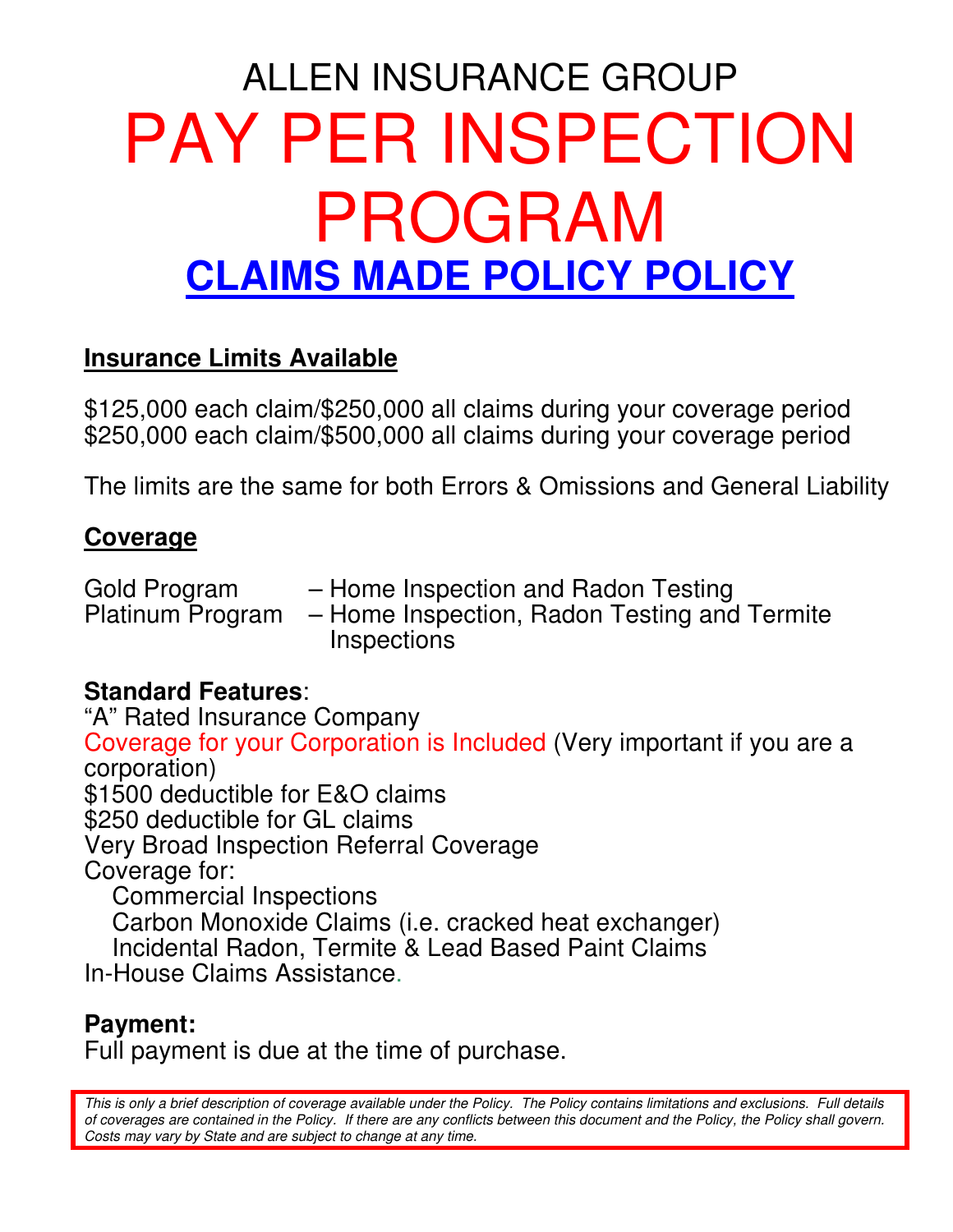#### This is a sample of a brochure that comes with the program – great sales tool!

**REAL ESTATE AGENTS and BROKERS** 



#### **ARE YOU PROTECTED WHEN YOU REFER A HOME INSPECTOR? YES!**

**When you refer a Home Inspector participating in the NARREP sponsored Home Inspector Insurance Program** 

#### **--------------------------------------------------------------------------------------------------------------- LIMITED ADDITIONAL INSURED ENDORSEMENT**

**(Referrals)** 

**Insurers agree to extend coverage provided by this Policy to include the referring Real Estate Agent or Broker, Lending Institution, Relocation company and/or Real Estate Attorneys and their agents or employees to indemnify the referring Real Estate Agent or Broker, Lending Institution, Relocation Company and/or Real Estate Attorneys and their agents or employees for those sums they become legally obligated to pay by reason of damages for wrongful referral arising out of any Occurrence occurring during the Policy Period, subject to the terms of the Policy, provided all Claims are referred to Insurers for consideration and investigation. No coverage is provided for any damages other than wrongful referral.** 

**--------------------------------------------------------------------------------------------------------------- There is no deductible to the Agent or Broker Why Refer Anyone Else To Do Inspections?**

**Your Participating NARREP Home Inspector is:** 

#### **Important Note**

*This brochure offers only a brief description of the insurance coverage. It is only a summary and is not intended to represent a contract. For complete information, please refer to the policy for specific coverages.*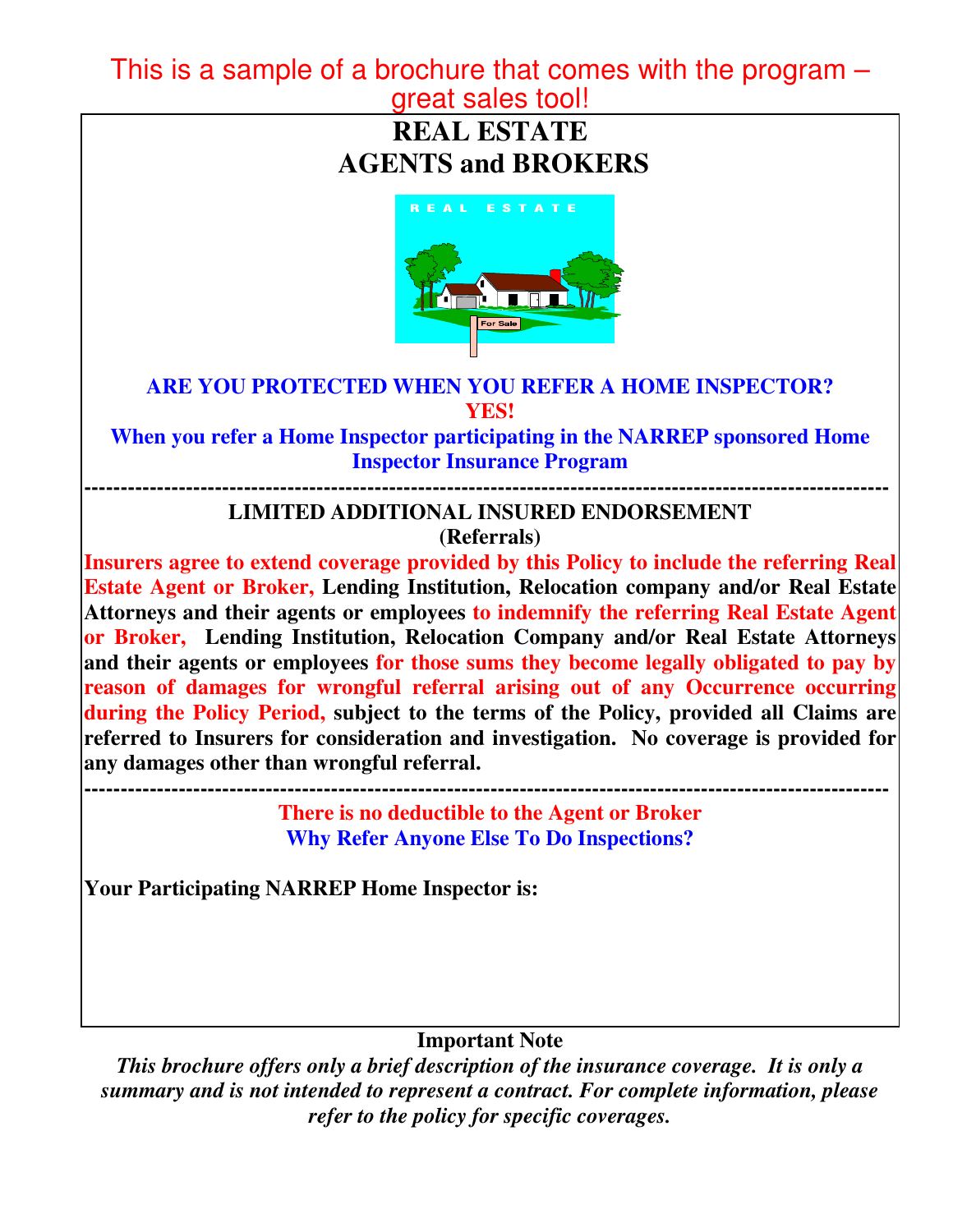# **Pay Per Inspection Program Pricing Schedule**

## **Initial Enrollment – Coverage for 10 Inspections**

| <b>Total due</b><br><b>Allen Insurance Group</b>                    | \$595.00                   | \$752.50                   | \$752.50                   | \$962.50                   |
|---------------------------------------------------------------------|----------------------------|----------------------------|----------------------------|----------------------------|
| <b>Additional Fees:</b><br>Deductible Fund<br><b>Membership Fee</b> | 25.00<br>150.00            | 25.00<br>150.00            | 25.00<br>150.00            | 25.00<br>150.00            |
| Tax<br>Total before fees                                            | 20.00<br>420.00            | 27.50<br>577.50            | 27.50<br>577.50            | 37.50<br>787.50            |
| <b>E&amp;O Premium</b><br><b>GL Premium</b><br><b>Tot Premium</b>   | 250.00<br>150.00<br>400.00 | 350.00<br>200.00<br>550.00 | 400.00<br>150.00<br>550.00 | 550.00<br>200.00<br>750.00 |
| Limits (in thousands)                                               | 125/250                    | 250/500                    | 125/250                    | 250/500                    |
|                                                                     | Gold                       |                            | Platinum                   |                            |

## **Additional Inspection Coverage – 10 inspections**

| <b>Total</b>                                 | \$262.50         | \$367.50         | \$420.00         | \$577.50         |
|----------------------------------------------|------------------|------------------|------------------|------------------|
| Tax                                          | 12.50            | 17.50            | 20.00            | 27.50            |
| <b>E&amp;O Premium</b><br><b>Tot Premium</b> | 250.00<br>250.00 | 350.00<br>350.00 | 400.00<br>400.00 | 550.00<br>550.00 |
| Limits (in thousands)                        | 125/250          | 250/500          | 125/250          | 250/500          |
|                                              | Gold             |                  | Platinum         |                  |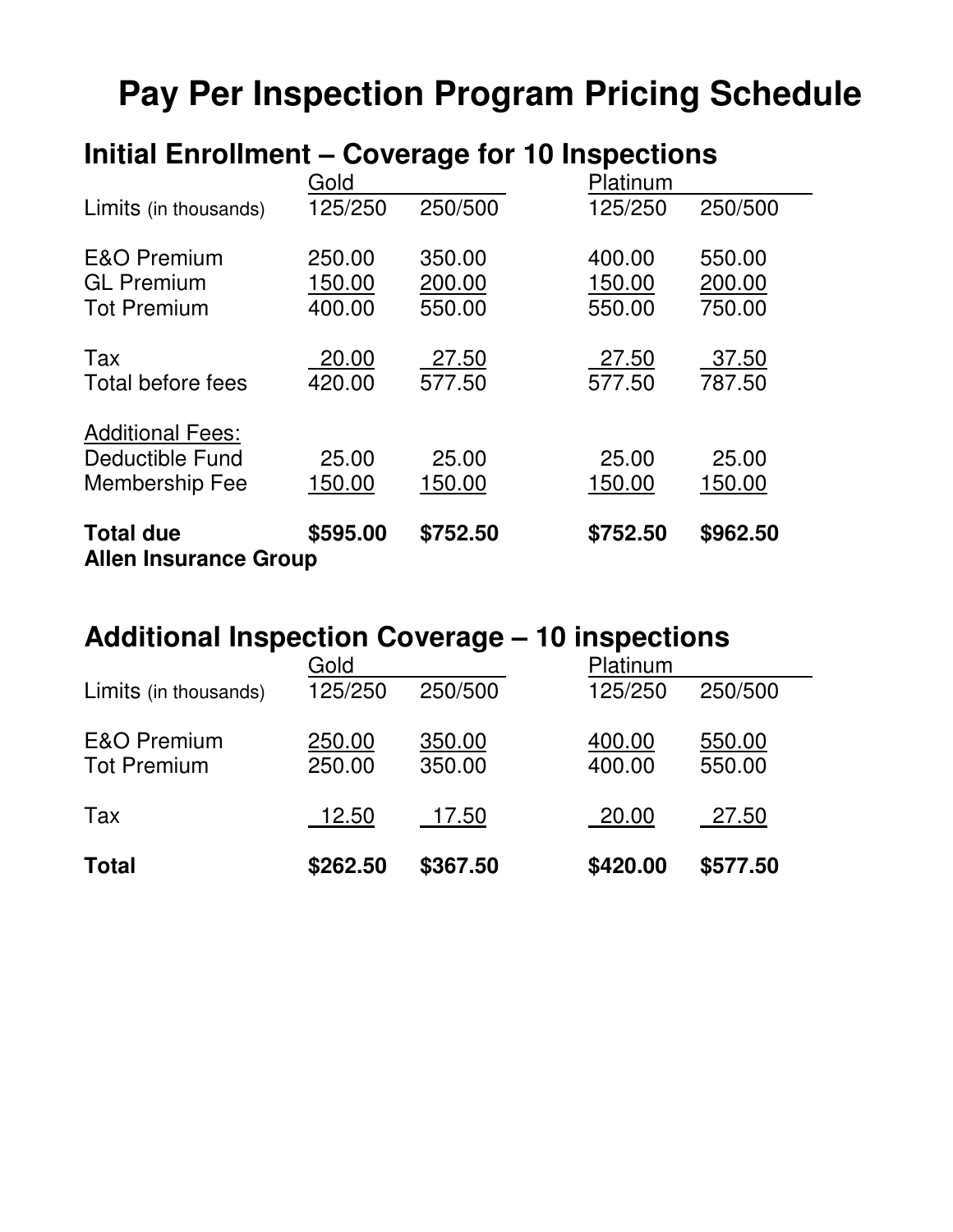#### **APPLICATION FORM FOR PROFESSIONAL INDEMNITY (E&O) and GENERAL LIABILITY INSURANCE – PAY PER INSPECTION**

Administered by: **Allen Insurance Group**

304 MLK Jr. Drive P.O. Box 1439 Fort Valley, Georgia 31030 Facsimile: (478) 822-9149

#### **This form must be completed in INK.**

 **Answer all questions, use "NONE" or "N/A" where appropriate, use attachments as necessary. We cannot process incomplete forms.**

1. Insured Information: Full Business Name:  $\overline{\phantom{a}}$  , and the contribution of the contribution of the contribution of the contribution of the contribution of the contribution of the contribution of the contribution of the contribution of the contribution of the Mailing Address: **Example 20** and 20 and 20 and 20 and 20 and 20 and 20 and 20 and 20 and 20 and 20 and 20 and 20 and 20 and 20 and 20 and 20 and 20 and 20 and 20 and 20 and 20 and 20 and 20 and 20 and 20 and 20 and 20 and City:\_\_\_\_\_\_\_\_\_\_\_\_\_\_\_\_\_\_\_\_\_\_\_\_\_\_\_\_\_\_\_\_\_\_\_\_\_\_\_\_\_ St:\_\_\_\_\_\_ Zip:\_\_\_\_\_\_\_\_\_\_\_\_\_ Location Address: City:\_\_\_\_\_\_\_\_\_\_\_\_\_\_\_\_\_\_\_\_\_\_\_\_\_\_\_\_\_\_\_\_\_\_\_\_\_\_\_\_\_ St:\_\_\_\_\_\_ Zip:\_\_\_\_\_\_\_\_\_\_\_\_\_ Business phone: ( Facsimile number:  $($   $)$   $)$   $\qquad$   $)$   $\qquad$  is this a dedicated fax line?  $\Box$  Yes/No $\Box$ E-Mail Address: Individual to contact:  $\square Mr. \ \square Mrs. \ \square Ms.$ 2. a. Date the real estate inspection business was established: b. Type of entity:  $\Box$ Corporation/LLC  $\Box$ Partnership  $\Box$ Sole Proprietor  $\Box$ Other 3. List the home inspector: Name **Name Name Name Name Name Name Name Name Name Name Name Name N**  as an Inspector in Construction Architect or Engineer? \_\_\_\_\_\_\_\_\_\_\_\_\_\_\_\_\_\_\_\_\_\_\_\_\_\_\_\_\_\_\_\_\_\_\_\_\_\_\_\_\_\_\_|\_\_\_\_\_\_\_\_\_\_\_\_\_|\_\_\_\_\_\_\_\_\_\_\_\_\_\_|\_\_\_\_\_\_\_\_\_\_\_\_\_\_\_\_\_\_ 4. List all other staff and their position. (Use attachments as necessary)

Name **Name Position** \_\_\_\_\_\_\_\_\_\_\_\_\_\_\_\_\_\_\_\_\_\_\_\_\_\_\_\_\_\_\_\_\_\_\_|\_\_\_\_\_\_\_\_\_\_\_\_\_\_\_\_\_\_\_ \_\_\_\_\_\_\_\_\_\_\_\_\_\_\_\_\_\_\_\_\_\_\_\_\_\_\_\_\_\_\_\_\_\_\_|\_\_\_\_\_\_\_\_\_\_\_\_\_\_\_\_\_\_\_

- 5. Do you or your firm:
	- a. perform any activities other than property inspections? i.e., Home repairs □Yes/No□ If Yes, describe
	- b. engage in any Architectural or Engineering activities? (i.e. architectural design or analysis; or structural, mechanical, electrical, or civil design or analysis)  $\Box$ Yes/No $\Box$  If **Yes**, attach a detailed description of these activities and E&O insurance declaration page(s).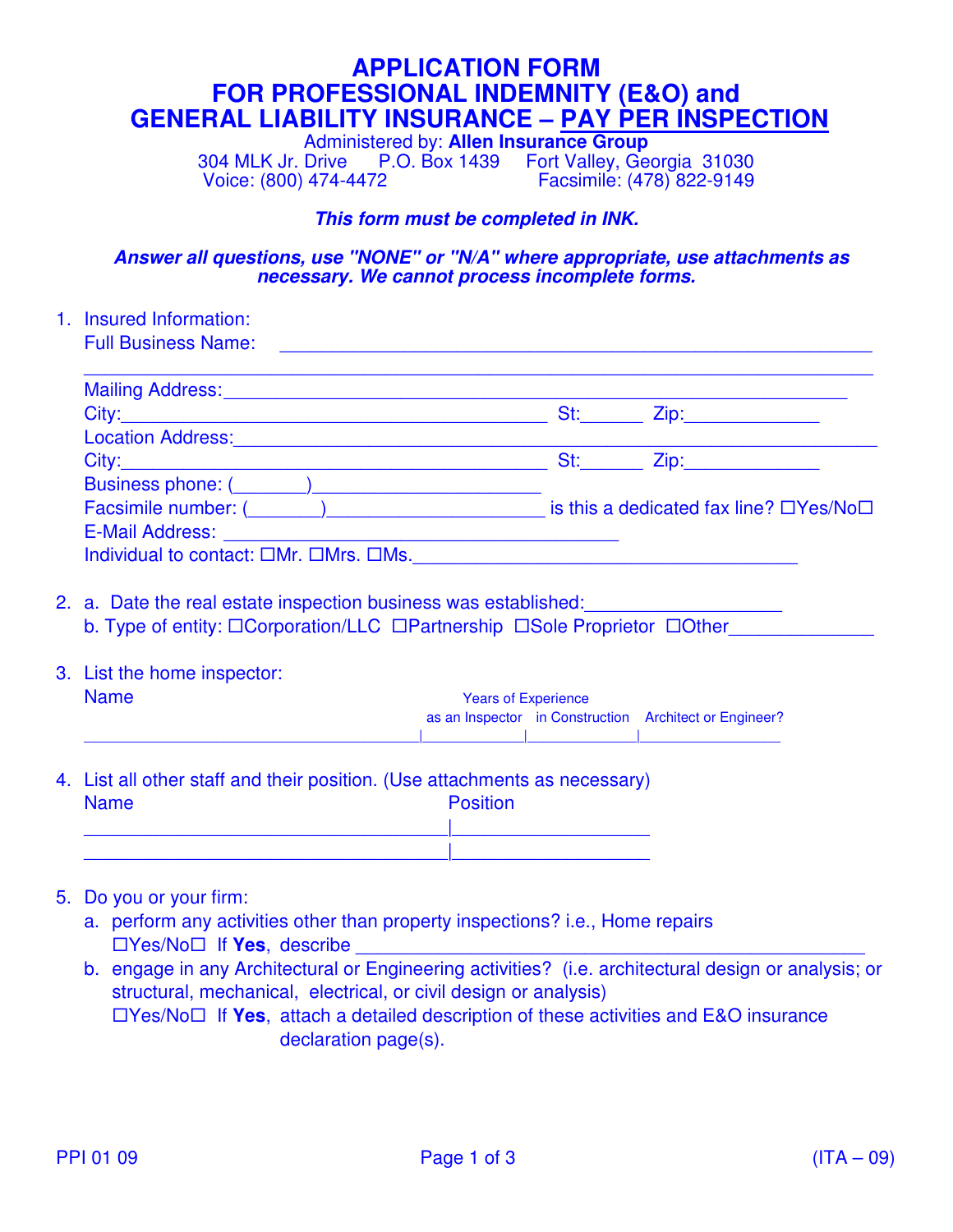- 6. Please indicate the limit of liability desired
	- a. **LIMIT**: Applies to claim expense and indemnity. (Per Claim/Aggregate all Claims)  $\square$ \$125,000/\$250,000  $\square$ \$250,000/\$500,000
	- b. **E&O SELF INSURED RETENTION**:

 Applies to each claim and is inclusive of defense costs, claim expenses and indemnity ■ **\$1500** 

Note: A \$250 applies to General Liability Property Damage Claims

- 7. Please indicate if WDO/WDI (Termite) Inspection coverage is needed (Additional cost)  $\Box$  WDO/WDI Inspections (per claim limit \$50,000 – per claim deductible \$3,500)
- 8. a. Has your name or ownership ever changed or has any other business been purchased, merged or consolidated with your firm?  $\Box$ Yes/No $\Box$ 
	- b. Is the firm owned or controlled by any other firm or individual?  $\Box$  Yes/No $\Box$
	- c. Do you, your firm, any owner or officer of this firm, own, engage in, operate, manage or act as a director or officer of any other business?  $\Box$ Yes/No $\Box$ If **Yes** to any question, provide details: \_\_\_\_\_\_\_\_\_\_\_\_\_\_\_\_\_\_\_\_\_\_\_\_\_\_\_\_\_\_\_\_\_\_\_\_\_\_\_\_\_

 $\_$  , and the set of the set of the set of the set of the set of the set of the set of the set of the set of the set of the set of the set of the set of the set of the set of the set of the set of the set of the set of th

- 9. Have any claims been made against you, your firm, its predecessors, present or past owners, directors, officers or employees during the past five years? or are you or your firm aware of any circumstances, allegations or contentions which could result in a claim(s) being made against you or your firm, its predecessors, present or past owners, directors or officers?  $\Box$ Yes/No $\Box$  If **Yes**, complete the enclosed application claim form information for each claim and provide a loss run from the Company providing insurance at the time of the claim.
- 10. Have you, your firm or any persons or firm proposed for this coverage ever been subject to disciplinary action by any state licensing board, court, regulatory authority, professional association or had their licensed revoked?  $\Box$  Yes/No $\Box$  If **Yes**, provide details:

 $\overline{\phantom{a}}$  ,  $\overline{\phantom{a}}$  ,  $\overline{\phantom{a}}$  ,  $\overline{\phantom{a}}$  ,  $\overline{\phantom{a}}$  ,  $\overline{\phantom{a}}$  ,  $\overline{\phantom{a}}$  ,  $\overline{\phantom{a}}$  ,  $\overline{\phantom{a}}$  ,  $\overline{\phantom{a}}$  ,  $\overline{\phantom{a}}$  ,  $\overline{\phantom{a}}$  ,  $\overline{\phantom{a}}$  ,  $\overline{\phantom{a}}$  ,  $\overline{\phantom{a}}$  ,  $\overline{\phantom{a}}$ 

- 11. What professional organizations, associations or societies do you or your firm belong or planning to join ?\_\_\_\_\_\_\_\_\_\_\_\_\_\_\_\_\_\_\_\_\_\_\_\_\_\_\_\_\_\_\_\_\_\_\_\_\_\_\_\_\_\_\_\_\_\_\_\_\_\_\_\_\_\_\_\_\_\_\_\_\_\_\_
- 12. Any hold-harmless agreements entered into by you or your firm? (Other than Your Inspection Agreement)  $\Box$  Yes/No $\Box$  If **Yes**, enclose a copy of same.
- 13. What percent your business involves subcontracting work to others (other than listed in question 3?): % Please describe work subcontracted:
	- a. Do you require Certificates of Insurance from subcontractors?  $\Box$ Yes/No $\Box$
- 14. **a. Enclose a recently completed inspection agreement and inspection report.**
- **b. Enclose any descriptive brochures being used or □ No brochures used.**
- **c. Enclose a resume for the home inspector.**
	- **d. Enclose a copy of your training diploma.**